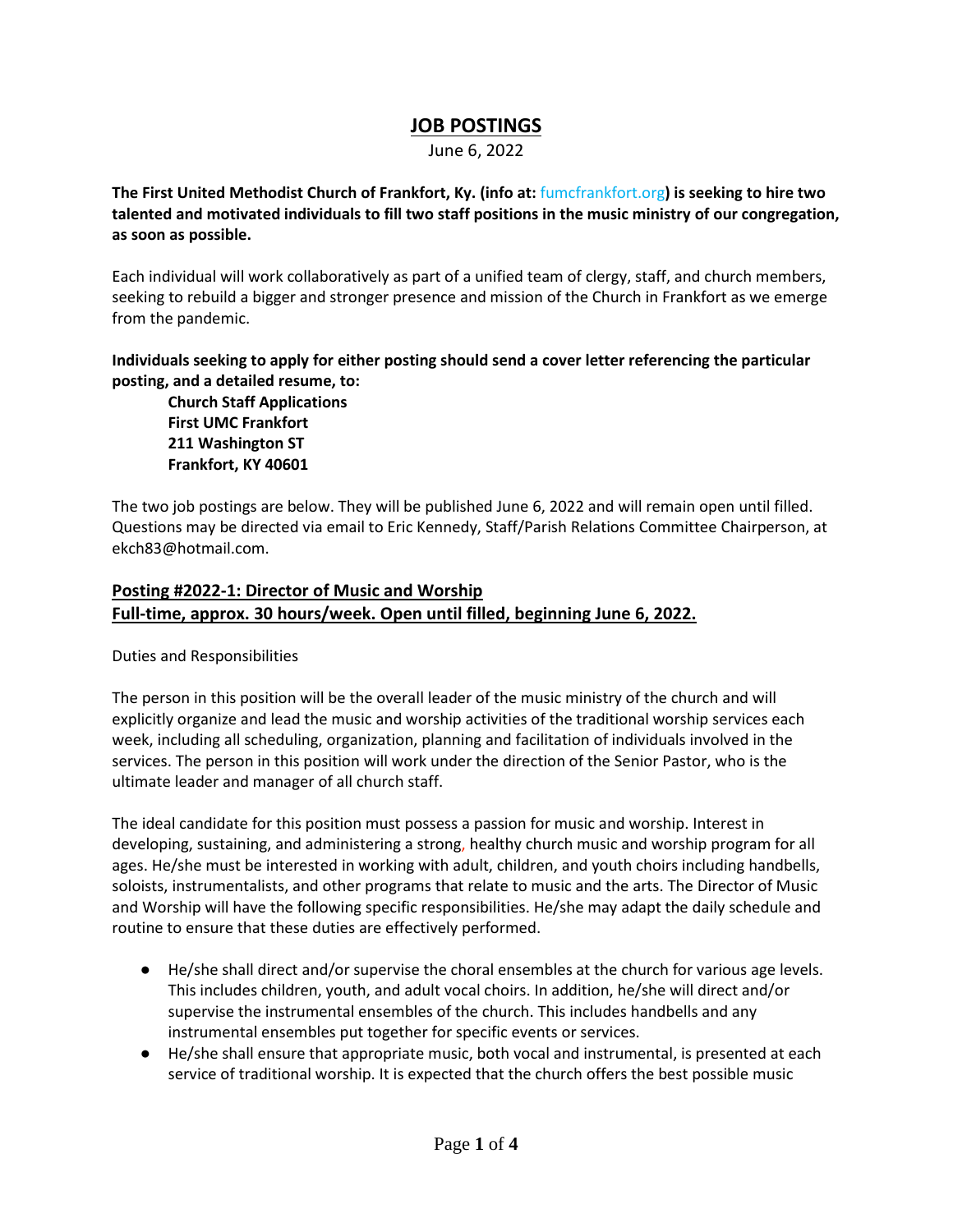program with our available resources. He/she will work with staff members to see that effective ministry and witness are proclaimed.

- He/she shall train and schedule volunteers to operate the sound, light, videography, and projection equipment for the traditional service, and be willing to enlist the help of multiple people within the church to fill the many roles needed in this capacity.
- He/she shall organize and present special musical programs throughout the year that feature the work of the choirs and/or talent from our congregation, generally correlating with special times in the liturgical year, such as Advent and Easter for example, for both traditional and contemporary services.
- He/she shall assemble and collaborate with a team of church members to see that the sanctuary and Asbury Hall are appropriately adorned for the various seasons of the church. Extra time and preparation is included for the Christmas and Easter celebrations.
- He/she shall be in charge of maintenance of the pipe organ, pianos, harpsichord, handbells, and other related musical instruments, plus sound/audio equipment, lights, projection equipment, and other presentation technologies. The Director recommends to the Trustees any needs pertaining to repairs, replacement, or other music supplies. The Director of Music and Worship is to keep the church council aware of needed additions of music instruments and supplies required to effectively carry out the ministry of music.
- He/she will be in charge of setting up committees when necessary to carry out the various programs of the music ministry.
- He/she may be asked to be involved with the Kentucky Conference and Frankfort District of the United Methodist Church. This can include music leadership and/or participation of one or more of the church choirs or ensembles.
- He/she may also serve on other church committees when deemed appropriate.
- He/she will function as the direct supervisor for the Director of Contemporary Worship. (The flow of responsibility is Senior Pastor -> Director of Music and Worship -> Director of Contemporary Worship.)
- He/she is expected to work with the Director of Contemporary Worship to create a cohesive music ministry for the church.
- He/she is expected to participate in contemporary worship services as requested (occasionally, not weekly).
- He/she will also carry out other duties as assigned by the Senior Pastor.

### Work Schedule

A regular work schedule and office hours will be kept and clearly communicated with the Senior Pastor and administrative assistant. Availability for consultation with staff, church leaders, choir members, parents, etc., shall be on a regular basis. The music ministry requires a commitment to Christ and His church. As a full-time employee, an average of thirty (30) hours per week is expected. The weekly schedule may vary due to meetings, church events, and rehearsals.

### Compensation

The salary and benefits of the Director of Music and Worship shall be commensurate with training and experience and shall be subject to final approval by the Staff/Parish Relations Committee of the church, pursuant to policy. Expected annual salary range is +/- \$45,000. Possible benefits may include health insurance premium reimbursement and retirement contributions.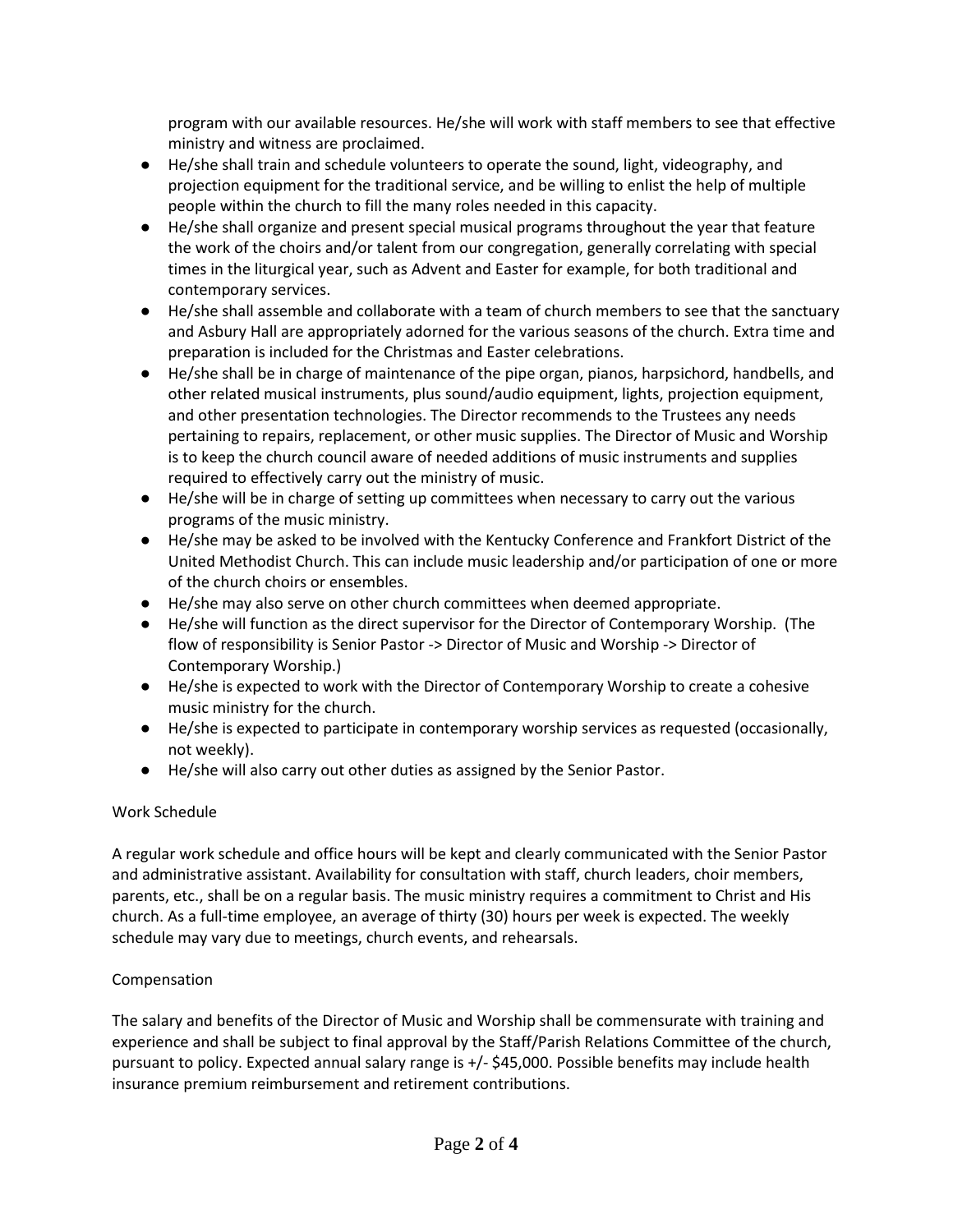# **Job Posting #2022-2: Director of Contemporary Worship Part-time, approx. 10 hours/week. Open until filled, beginning June 6, 2022.**

### Duties and Responsibilities

The person in this position will organize and lead the music and worship activities of the contemporary worship service each week, including all scheduling, organization, planning, and facilitation of individuals involved in the services. The person in this position will work under the overall direction of the Director of Music and Worship, who is the overall leader of all music programs, and the Senior Pastor, who is the ultimate leader and manager of all church staff.

The ideal candidate for this position must possess a passion for music and worship. Interest in developing, sustaining, and administering a strong, healthy church music and worship program for all ages. He/she must be interested in working with adults, children, and youth to create an engaging, authentic modern worship service. The Director of Contemporary Worship will have the following specific responsibilities. He/she may adapt the daily schedule and routine to ensure that these duties are effectively performed.

- He/she will function under the supervision of the Director of Music and Worship. (The flow of responsibility is Senior Pastor -> Director of Music and Worship -> Director of Contemporary Worship.)
- He/she shall direct and/or supervise the praise bands for contemporary services at our church. This will include incorporating church members of all ages and applying their talents as needed for worship.
- He/she shall ensure that appropriate music, both vocal and instrumental, is presented at each service of contemporary worship. It is expected that the church offers the best possible music program with our available resources. He/she will work with staff members to see that effective ministry and witness are proclaimed.
- He/she shall train and schedule volunteers to operate the sound, light, videography, and projection equipment for the contemporary service, and be willing to enlist the help of multiple people within the church to fill the many roles needed in this capacity.
- He/she will report any maintenance needs or equipment/instrument requests to the Director of Music and Worship for consideration and processing.
- He/she will be in charge of setting up committees when necessary to carry out the various programs of the music ministry.
- He/she may also serve on other Church committees when deemed appropriate.
- He/she is expected to work with the Director of Music and Worship to create a cohesive music ministry for the church.
- He/she is expected to participate in traditional worship services as requested (occasionally, not weekly).
- He/she will also carry out other duties as assigned by Senior Pastor and/or Director of Music and Worship.

#### Work Schedule

A regular work schedule will be kept and clearly communicated with the Senior Pastor and administrative assistant. Availability for consultation with staff, church leaders, band members, parents,